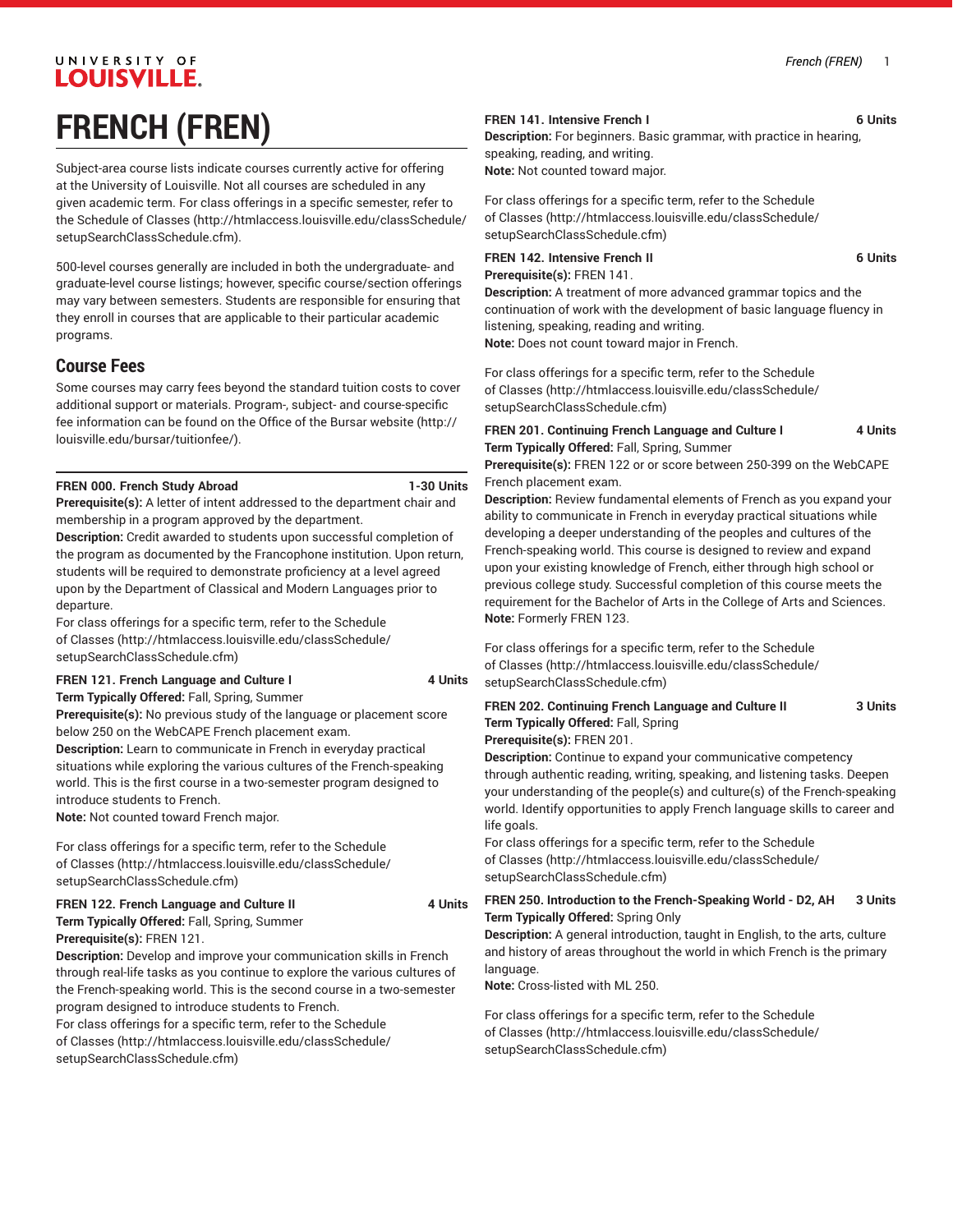## UNIVERSITY OF **LOUISVILLE.**

#### **FREN 313. Special Topics in French Literature, Language, and Culture**

| 3 Units                                                                                                                                                        |  |
|----------------------------------------------------------------------------------------------------------------------------------------------------------------|--|
| Term Typically Offered: Fall, Spring, Summer                                                                                                                   |  |
| <b>Prerequisite(s): FREN 123 or FREN 142, or equivalent.</b>                                                                                                   |  |
| <b>Description:</b> Critical reading and interpretation of works in French whose                                                                               |  |
| themes and issues have relevance to today's world. Topics may vary from                                                                                        |  |
| semester to semester.                                                                                                                                          |  |
| <b>Note:</b> May be repeated once for credit.                                                                                                                  |  |
| For class offerings for a specific term, refer to the Schedule<br>of Classes (http://htmlaccess.louisville.edu/classSchedule/<br>setupSearchClassSchedule.cfm) |  |
| FREN 315. Etymologie francaise; la memoire des mots.<br>3 Units                                                                                                |  |
| Term Typically Offered: Occasionally Offered                                                                                                                   |  |
| <b>Prerequisite(s):</b> FREN 320 or permission of instructor.                                                                                                  |  |
| <b>Description:</b> Analysis of the classical heritage present in French with                                                                                  |  |
| inclusion of word histories giving special attention to scientific/technical                                                                                   |  |
| terminology.                                                                                                                                                   |  |
| For class offerings for a specific term, refer to the Schedule                                                                                                 |  |
| of Classes (http://htmlaccess.louisville.edu/classSchedule/                                                                                                    |  |

## [setupSearchClassSchedule.cfm\)](http://htmlaccess.louisville.edu/classSchedule/setupSearchClassSchedule.cfm) **FREN 321. French Conversation 3 Units**

**Term Typically Offered:** Fall Only

**Prerequisite(s):** Completion of FREN 202 or equivalent or score between 400-500 on the WebCAPE French placement exam.

**Description:** Learn French as it is spoken in real life on the streets of Paris, Montreal, Dakar, Brussels, Geneva, and other francophone locations. Study the features of oral French through the discussion and analysis of real-life conversations in videos, movies, and sound recordings. Practice speaking French like a native in a relaxed environment.

For class offerings for a specific term, refer to the [Schedule](http://htmlaccess.louisville.edu/classSchedule/setupSearchClassSchedule.cfm) [of Classes \(http://htmlaccess.louisville.edu/classSchedule/](http://htmlaccess.louisville.edu/classSchedule/setupSearchClassSchedule.cfm) [setupSearchClassSchedule.cfm\)](http://htmlaccess.louisville.edu/classSchedule/setupSearchClassSchedule.cfm)

#### **FREN 322. Written Expression - WR 3 Units Term Typically Offered:** Spring Only

**Prerequisite(s):** Completion of FREN 202 or equivalent or score between 400-500 on the WebCAPE French placement exam.

**Description:** Practice and improve your French writing skills, expand your vocabulary, work on grammar. Learn the distinctive features of a variety of texts (short stories, news articles, poems, etc.), and find your own French writing style. Approved for the Arts and Sciences upper-level requirement in written communication (WR).Approved for the Arts and Sciences upper-level requirement in written communication (WR). **Note:** Required of all French majors and minors.

For class offerings for a specific term, refer to the [Schedule](http://htmlaccess.louisville.edu/classSchedule/setupSearchClassSchedule.cfm) [of Classes \(http://htmlaccess.louisville.edu/classSchedule/](http://htmlaccess.louisville.edu/classSchedule/setupSearchClassSchedule.cfm) [setupSearchClassSchedule.cfm\)](http://htmlaccess.louisville.edu/classSchedule/setupSearchClassSchedule.cfm)

#### **FREN 323. French for The Workplace 3 Units**

**Term Typically Offered:** Occasionally Offered **Prerequisite(s):** FREN 321 or FREN 322, or faculty consent. **Description:** French professional correspondence; commercial practices; workplace behavior and expectations; workplace-specific vocabulary; sensitivity and exposure to cultural practices. For class offerings for a specific term, refer to the [Schedule](http://htmlaccess.louisville.edu/classSchedule/setupSearchClassSchedule.cfm) [of Classes \(http://htmlaccess.louisville.edu/classSchedule/](http://htmlaccess.louisville.edu/classSchedule/setupSearchClassSchedule.cfm) [setupSearchClassSchedule.cfm\)](http://htmlaccess.louisville.edu/classSchedule/setupSearchClassSchedule.cfm)

**FREN 325. French Theater Practicum 3 Units Term Typically Offered:** Occasionally Offered **Prerequisite(s):** FREN 321 or faculty consent. **Description:** Components in the production of a French play, from the decision to produce it to formal presentation before an audience. For class offerings for a specific term, refer to the [Schedule](http://htmlaccess.louisville.edu/classSchedule/setupSearchClassSchedule.cfm) [of Classes](http://htmlaccess.louisville.edu/classSchedule/setupSearchClassSchedule.cfm) ([http://htmlaccess.louisville.edu/classSchedule/](http://htmlaccess.louisville.edu/classSchedule/setupSearchClassSchedule.cfm) [setupSearchClassSchedule.cfm\)](http://htmlaccess.louisville.edu/classSchedule/setupSearchClassSchedule.cfm) **FREN 326. Francophonie: Text and Context 3 Units Term Typically Offered:** Occasionally Offered **Prerequisite(s):** FREN 320 or faculty consent. **Description:** Literature and culture of the French-speaking world outside France, including Africa, the Middle East, Asia and the Pacific, the Caribbean, the Americas. For class offerings for a specific term, refer to the [Schedule](http://htmlaccess.louisville.edu/classSchedule/setupSearchClassSchedule.cfm)

[of Classes](http://htmlaccess.louisville.edu/classSchedule/setupSearchClassSchedule.cfm) ([http://htmlaccess.louisville.edu/classSchedule/](http://htmlaccess.louisville.edu/classSchedule/setupSearchClassSchedule.cfm) [setupSearchClassSchedule.cfm\)](http://htmlaccess.louisville.edu/classSchedule/setupSearchClassSchedule.cfm)

## **FREN 327. The French Detective Story 3 Units**

**Term Typically Offered:** Occasionally Offered **Prerequisite(s):** FREN 320 or faculty consent.

**Description:** Exploration of the detective novel genre through study of works by French and francophone authors. For class offerings for a specific term, refer to the [Schedule](http://htmlaccess.louisville.edu/classSchedule/setupSearchClassSchedule.cfm)

[of Classes](http://htmlaccess.louisville.edu/classSchedule/setupSearchClassSchedule.cfm) ([http://htmlaccess.louisville.edu/classSchedule/](http://htmlaccess.louisville.edu/classSchedule/setupSearchClassSchedule.cfm) [setupSearchClassSchedule.cfm\)](http://htmlaccess.louisville.edu/classSchedule/setupSearchClassSchedule.cfm)

#### **FREN 328. French Cinema 3 Units**

**Term Typically Offered:** Occasionally Offered

**Prerequisite(s):** FREN 202 or consent of instructor. **Description:** Did you know France is the country where cinema was born? Explore the history of French film from the late 19th century to the present. Watch, discuss, and analyze French movies from various eras and genres (comedy, drama, art-house, etc.). Whenever possible, course offered in conjunction with the UofL French Film Festival, with free access to screenings of the most recent French movies. For class offerings for a specific term, refer to the [Schedule](http://htmlaccess.louisville.edu/classSchedule/setupSearchClassSchedule.cfm) [of Classes](http://htmlaccess.louisville.edu/classSchedule/setupSearchClassSchedule.cfm) ([http://htmlaccess.louisville.edu/classSchedule/](http://htmlaccess.louisville.edu/classSchedule/setupSearchClassSchedule.cfm)

**FREN 329. Paris in Literature and Film 3 Units**

[setupSearchClassSchedule.cfm\)](http://htmlaccess.louisville.edu/classSchedule/setupSearchClassSchedule.cfm)

**Term Typically Offered:** Occasionally Offered

**Prerequisite(s):** FREN 202 or consent of instructor. **Description:** Explore the representation of Paris in literature, cultural texts, and films from the Middle Ages to the present. For class offerings for a specific term, refer to the [Schedule](http://htmlaccess.louisville.edu/classSchedule/setupSearchClassSchedule.cfm) [of Classes](http://htmlaccess.louisville.edu/classSchedule/setupSearchClassSchedule.cfm) ([http://htmlaccess.louisville.edu/classSchedule/](http://htmlaccess.louisville.edu/classSchedule/setupSearchClassSchedule.cfm) [setupSearchClassSchedule.cfm\)](http://htmlaccess.louisville.edu/classSchedule/setupSearchClassSchedule.cfm)

## **FREN 331. French Civilization 3 Units**

**Term Typically Offered:** Fall Only **Prerequisite(s):** FREN 321 or FREN 322.

**Description:** Explore the development of French civilization throughout the ages. Study historical figures, political regimes, arts and architecture. Learn about the features of daily life in France across time and regions. For class offerings for a specific term, refer to the [Schedule](http://htmlaccess.louisville.edu/classSchedule/setupSearchClassSchedule.cfm) [of Classes](http://htmlaccess.louisville.edu/classSchedule/setupSearchClassSchedule.cfm) ([http://htmlaccess.louisville.edu/classSchedule/](http://htmlaccess.louisville.edu/classSchedule/setupSearchClassSchedule.cfm) [setupSearchClassSchedule.cfm\)](http://htmlaccess.louisville.edu/classSchedule/setupSearchClassSchedule.cfm)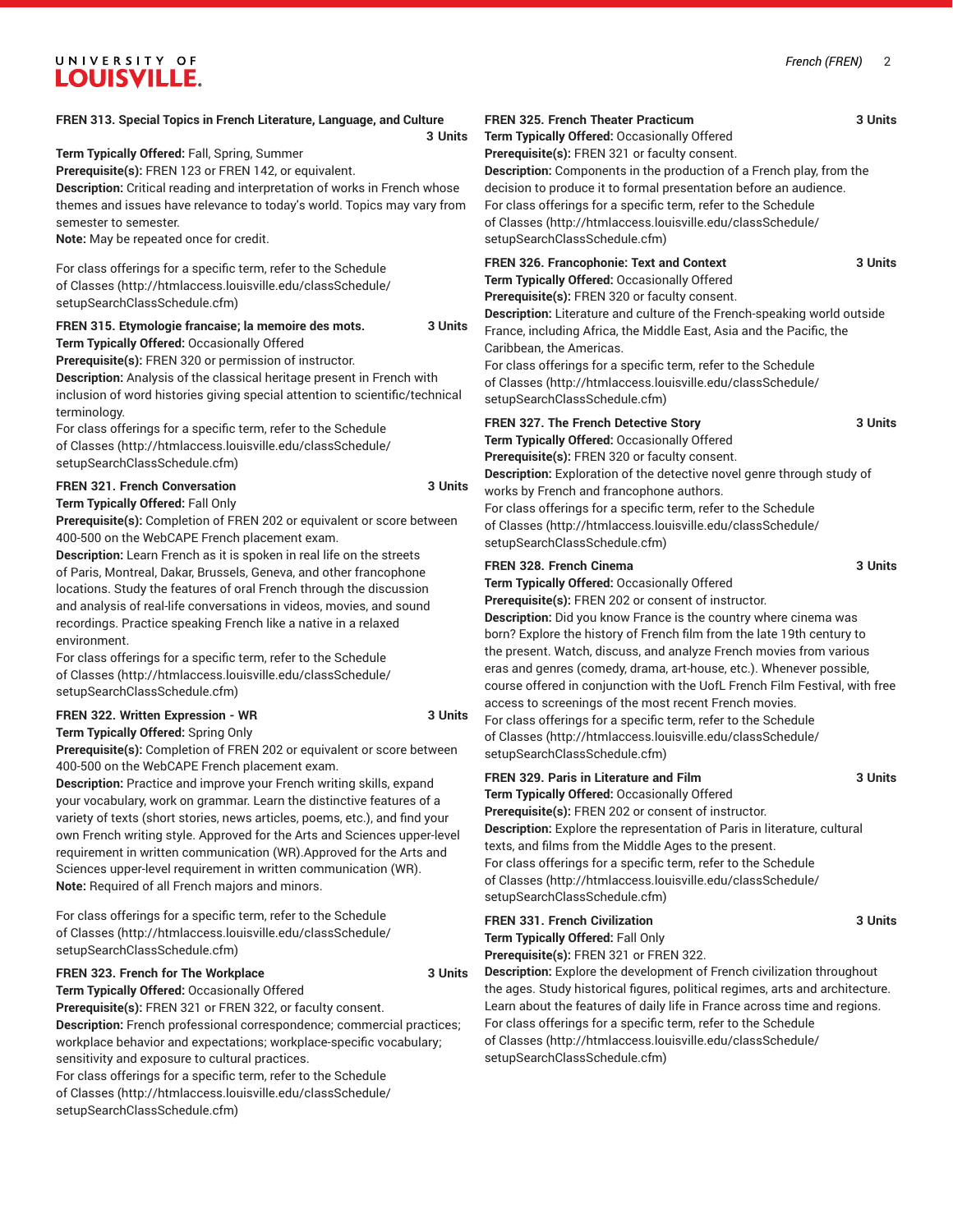## UNIVERSITY OF **LOUISVILLE.**

**FREN 332. France Today 3 Units**

**Term Typically Offered:** Spring Only

**Prerequisite(s):** FREN 321 or FREN 322.

**Description:** What makes France a unique country? What is the place of France in the world? What does it mean to be French today? Explore contemporary French society through the study of current events, political and social issues, arts and culture, etc. **Note:** Required of all French majors.

For class offerings for a specific term, refer to the [Schedule](http://htmlaccess.louisville.edu/classSchedule/setupSearchClassSchedule.cfm) [of Classes \(http://htmlaccess.louisville.edu/classSchedule/](http://htmlaccess.louisville.edu/classSchedule/setupSearchClassSchedule.cfm) [setupSearchClassSchedule.cfm\)](http://htmlaccess.louisville.edu/classSchedule/setupSearchClassSchedule.cfm)

#### FREN 440. Community Internship **3 Units**

**Term Typically Offered:** Fall, Spring, Summer

**Prerequisite(s):** FREN 320 and FREN 321 and permission of instructor. **Description:** An individually arranged internship that allows majors and minors to practice their language skills while enhancing their knowledge of culture as well as practical and critical thinking skills. Students work for a total of 80 approved hours per semester and complete accompanying academic work.

**Note:** May be repeated once for credit.

**Course Attribute(s):** CBL - This course includes Community-Based Learning (CBL). Students will engage in a community experience or project with an external partner in order to enhance understanding and application of academic content.

For class offerings for a specific term, refer to the [Schedule](http://htmlaccess.louisville.edu/classSchedule/setupSearchClassSchedule.cfm) [of Classes \(http://htmlaccess.louisville.edu/classSchedule/](http://htmlaccess.louisville.edu/classSchedule/setupSearchClassSchedule.cfm) [setupSearchClassSchedule.cfm\)](http://htmlaccess.louisville.edu/classSchedule/setupSearchClassSchedule.cfm)

## **FREN 455. Reading in French 3 Units**

**Term Typically Offered:** Fall Only **Prerequisite(s):** FREN 321 and FREN 322, or faculty consent. **Description:** Study of literary and non-literary texts from France and/or other francophone regions. **Note:** Required of all French majors.

For class offerings for a specific term, refer to the [Schedule](http://htmlaccess.louisville.edu/classSchedule/setupSearchClassSchedule.cfm) [of Classes \(http://htmlaccess.louisville.edu/classSchedule/](http://htmlaccess.louisville.edu/classSchedule/setupSearchClassSchedule.cfm) [setupSearchClassSchedule.cfm\)](http://htmlaccess.louisville.edu/classSchedule/setupSearchClassSchedule.cfm)

## **FREN 500. French Work Exchange 3-6 Units**

**Prerequisite(s):** Membership in a University of Louisville Work-Exchange Program with Montpellier administered by the International Center. **Description:** Credit awarded upon demonstration of successful completion of course undertaken with prior approval of the department. Cooperating businesses in Montpellier provide jobs for participants who gain practical experience in a French work environment. **Note:** Only three credits can be applied to a French major.

**Note:** May be repeated.

**Course Attribute(s):** CBL - This course includes Community-Based Learning (CBL). Students will engage in a community experience or project with an external partner in order to enhance understanding and application of academic content.

For class offerings for a specific term, refer to the [Schedule](http://htmlaccess.louisville.edu/classSchedule/setupSearchClassSchedule.cfm) [of Classes \(http://htmlaccess.louisville.edu/classSchedule/](http://htmlaccess.louisville.edu/classSchedule/setupSearchClassSchedule.cfm) [setupSearchClassSchedule.cfm\)](http://htmlaccess.louisville.edu/classSchedule/setupSearchClassSchedule.cfm)

## **FREN 506. Francophone Women Writers 3 Units**

**Prerequisite(s):** FREN 321 and FREN 322, or faculty consent. **Description:** Readings of literary and non-literary texts by women of the

French-speaking world.

For class offerings for a specific term, refer to the [Schedule](http://htmlaccess.louisville.edu/classSchedule/setupSearchClassSchedule.cfm) [of Classes](http://htmlaccess.louisville.edu/classSchedule/setupSearchClassSchedule.cfm) ([http://htmlaccess.louisville.edu/classSchedule/](http://htmlaccess.louisville.edu/classSchedule/setupSearchClassSchedule.cfm) [setupSearchClassSchedule.cfm\)](http://htmlaccess.louisville.edu/classSchedule/setupSearchClassSchedule.cfm)

## **FREN 522. French Phonetics and Diction 3 Units**

**Prerequisite(s):** 6 hours of French at 300+ level or consent of instructor. **Description:** Pronunciation, diction, and intonation in theory and practice. Corrective exercises, recordings for the analysis of individual pronunciation problems. Poetry and prose studied in phonetic transcription, using the International Phonetic Alphabet; extemporaneous speaking and prepared readings.

For class offerings for a specific term, refer to the [Schedule](http://htmlaccess.louisville.edu/classSchedule/setupSearchClassSchedule.cfm) [of Classes](http://htmlaccess.louisville.edu/classSchedule/setupSearchClassSchedule.cfm) ([http://htmlaccess.louisville.edu/classSchedule/](http://htmlaccess.louisville.edu/classSchedule/setupSearchClassSchedule.cfm) [setupSearchClassSchedule.cfm\)](http://htmlaccess.louisville.edu/classSchedule/setupSearchClassSchedule.cfm)

## **FREN 523. Advanced Communication Skills 3 Units Term Typically Offered:** Fall Only

**Prerequisite(s):** FREN 321 and FREN 322, or faculty consent. **Description:** Advanced French language course focusing on written and oral expression through the study of French and/or francophone literary and cultural texts.

**Note:** Required of all French majors.

For class offerings for a specific term, refer to the [Schedule](http://htmlaccess.louisville.edu/classSchedule/setupSearchClassSchedule.cfm) [of Classes](http://htmlaccess.louisville.edu/classSchedule/setupSearchClassSchedule.cfm) ([http://htmlaccess.louisville.edu/classSchedule/](http://htmlaccess.louisville.edu/classSchedule/setupSearchClassSchedule.cfm) [setupSearchClassSchedule.cfm\)](http://htmlaccess.louisville.edu/classSchedule/setupSearchClassSchedule.cfm)

## **FREN 524. Theory and Practice of Translation 3 Units Term Typically Offered:** Spring Only **Prerequisite(s):** FREN 455. **Description:** Discusses translation theory and develops techniques for the effective translation of a variety of materials.

**Note:** Required of all French majors.

For class offerings for a specific term, refer to the [Schedule](http://htmlaccess.louisville.edu/classSchedule/setupSearchClassSchedule.cfm) [of Classes](http://htmlaccess.louisville.edu/classSchedule/setupSearchClassSchedule.cfm) ([http://htmlaccess.louisville.edu/classSchedule/](http://htmlaccess.louisville.edu/classSchedule/setupSearchClassSchedule.cfm) [setupSearchClassSchedule.cfm\)](http://htmlaccess.louisville.edu/classSchedule/setupSearchClassSchedule.cfm)

| <b>FREN 531. Special Topics in Literature and Cultural Studies</b>    | 3 Units |
|-----------------------------------------------------------------------|---------|
| Prerequisite(s): FREN 455 or faculty consent.                         |         |
| Description: An intensive study of an aspect of French or Francophone |         |
| literature and/or culture.                                            |         |
| For class offerings for a specific term, refer to the Schedule        |         |
| of Classes (http://htmlaccess.louisville.edu/classSchedule/           |         |
| setupSearchClassSchedule.cfm)                                         |         |